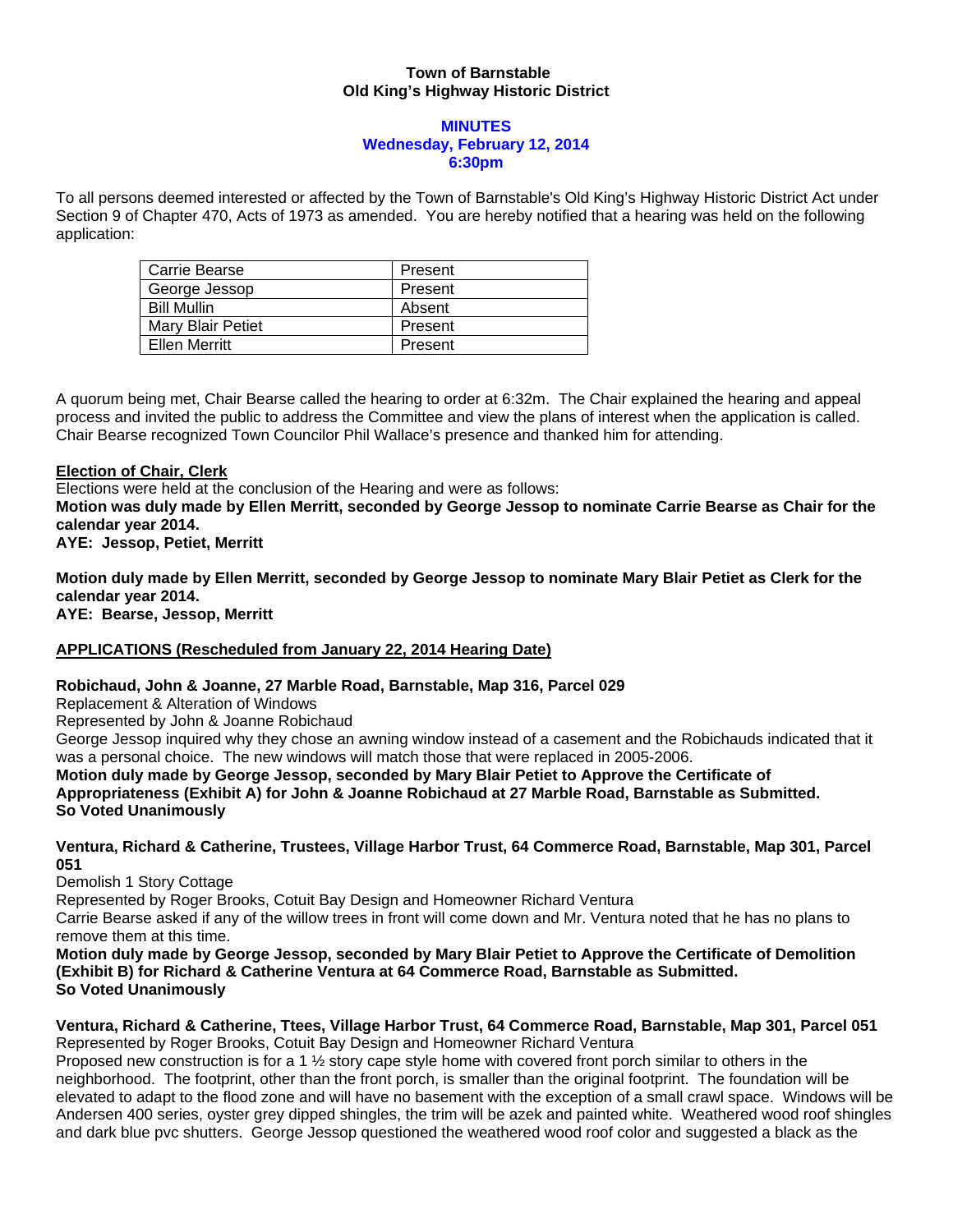shingles will be grey. Homeowner asked if he were to decide on black, would he have to return again to this Committee. Staff informed homeowner that black, grey and weathered wood are pre-approved roof colors. Mr. Ventura thanked Mr. Jessop for his comment.

**Motion duly made by George Jessop, seconded by Mary Blair Petiet to Approve the Certificate of Appropriateness (Exhibit C) for Richard & Catherine Ventura at 64 Commerce Road, Barnstable as Submitted. So Voted Unanimously**

#### **Sullivan, Diane, 103 Wingfoot Drive, Barnstable, Map 349, Parcel 067**

Construct Attached 3-Car Garage, Walk-in Breezeway & Screened-in Porch

Represented by Joseph Leonardo, Contractor and Robert Sullivan

Mr. Leonardo reviewed the plans for the garage and breezeway. Carrie Bearse noted that the materials of the siding will be vinyl to match the existing house and confirmed that the house does have vinyl. Mr. Sullivan stated that the house does have vinyl siding; however, they have decided to go with cedar shingles on all exterior walls of the garage. **Motion duly made by Ellen Merritt, seconded by Mary Blair Petiet to Approve the Certificate of Appropriateness (Exhibit D) for Diane Sullivan at 103 Wingfoot Drive, Barnstable as Amended to reflect cedar shingles on all exterior walls of garage.** 

**So Voted Unanimously** 

### **Gage, Richard, 26 Locust Avenue, West Barnstable, Map 197, Parcel 047**

Change of Exterior Roof Color

Represented by Chris Read, Contractor and Homeowner Richard Gage

Mr. Read informed the Committee that the homeowner would like to re-shingle the roof with a Biscayne blue color, change the clapboards to a cape cod grey and paint the shutters black.

**Motion duly made by Ellen Merritt, seconded by Mary Blair Petiet to Approve the Certificate of Appropriateness (Exhibit E) for Richard Gage at 26 Locust Avenue, West Barnstable as Submitted. So Voted Unanimously** 

#### **APPLICATIONS (Scheduled for February 12, 2014 Hearing Date)**

# **Orenda Wildlife Land Trust on behalf of 1540 Main Street, LLC, 1540 Main Street, West Barnstable, Map 197, Parcel 015**

New Sian

Represented by Elizabeth Lewis

George Jessop suggested changing the lines to reflect "The" on the first line, "Barbara & Robert Pogorelc" on the second and the word "Sanctuary" on the third line. Applicant agreed and will amend as above.

#### **Motion duly made by Mary Blair Petiet, seconded by Ellen Merritt to Approve the Certificate of Appropriateness (Exhibit F) for Orenda Wildlife Land Trust at 1540 Main Street, West Barnstable as Amended. So Voted Unanimously**

#### **Welsh, Tara Marie, 23 Percival Drive, West Barnstable, Map 111, Parcel 056**

Change of Exterior Paint Color

Applicant requested review without representation

Members reviewed the color sample which was Behr Dark Granite and found the color appropriate.

**Motion duly made by Mary Blair Petiet, seconded by Ellen Merritt to Approve the Certificate of Appropriateness (Exhibit G) for Tara Marie Welsh at 23 Percival Drive, West Barnstable as Submitted.** 

**So Voted Unanimously** 

# **Falanga, Robert, 142 Brentwood Lane, Barnstable, Map 333, Parcel 003-003**

Install Solar Panels on Front Elevation

Represented by Chris Beasely, Contractor and Homeowner Robert Falanga

Mr. Beasely stated that the installation is proposed for the south elevation, which is the front elevation as this is the only option. Mr. Falanga has reached out to his neighbors and has received their support. The frames of the panels will be black and the current color of the roof is black. George Jessop asked if the panels will be centered on the roof and Mr. Beasely stated that they could be moved to the center. George Jessop added that it would have a more aesthetic look if the panels were centered. All members agreed this is a remote neighborhood and the house is not located on a public way. Carrie Bearse added that in most instances, this Committee does prefer the panels on the rear elevations, but if it can not, the Committee takes into consideration the location of the neighborhood.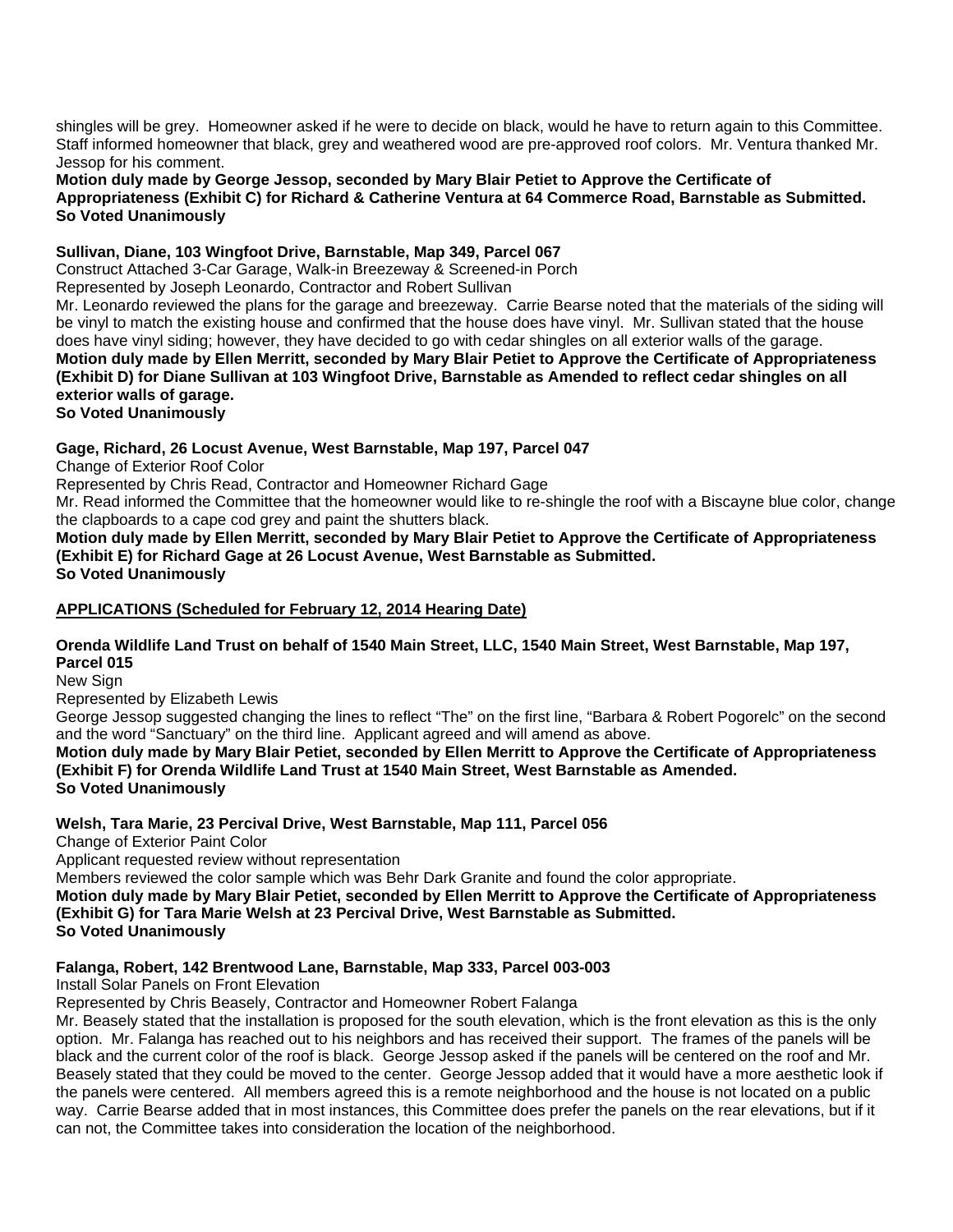#### **Motion duly made by Ellen Merritt, seconded by Mary Blair Petiet to Approve the Certificate of Appropriateness (Exhibit H) for Robert Falanga at 142 Brentwood Lane, Barnstable as Submitted due to remote location on cul de sac and no neighbor opposition. So Voted Unanimously**

**Riley, William & Polivy, Kenneth, 2519 Main Street, Barnstable, Map 257, Parcel 010 Remove/Relocate Stone Walls for New Subdivision Road** 

No representation present and the Committee continued the application to the February 26, 2014 hearing date and they had questions for the applicant.

**Motion duly made by Mary Blair Petiet, seconded by Ellen Merritt to Continue the Certificate of Appropriateness to February 26, 2014 at 6:30pm.** 

**So Voted Unanimously** 

# **O'Neil, Edward & Judy, 39 Main Street, West Barnstable, Map 112, Parcel 004**

Enlarge Existing 2<sup>nd</sup> Story Deck on Southeast Elevation Carrie Bearse confirmed that the deck is just being extended to the edge of the house and 4 feet over on the south elevation. All materials will match that of existing.

**Motion duly made by Mary Blair Petiet, seconded by Ellen Merritt to Approve the Certificate of Appropriateness (Exhibit I) for Edward & Judy O'Neil at 39 Main Street, West Barnstable as Submitted. So Voted Unanimously** 

# **Aspen Properties Holdings, LLC, 98 Cypress Point, Barnstable, Map 334, Parcel 010-004**

Replace Existing Garage Doors

Applicant asked that the application be reviewed without representations.

Members reviewed the photograph of the existing garage doors and the sample photograph of the proposed replacement and found that the doors are appropriate.

**Motion duly made by Ellen Merritt, seconded by Mary Blair Petiet to Approve the Certificate of Appropriateness (Exhibit J) for Aspen Properties Holdings, LLC at 98 Cypress Point, Barnstable as Submitted. So Voted Unanimously** 

# **Brisbois, Girard & Lauren, 65 Chole Court, Barnstable, Map 278, Parcel 024**

Replace Windows, New Front Entryway, Farmer's Porch, Deck, Stained Cape Cod Grey Shingles Represented by Thomas Damelio, Contractor

Mr. Damelio noted that the window replacements are pretty straight forward, same style window with grills between the glass. Currently, the windows are snap in grills. Front entryway is an open brick porch and they propose an overhang

and a farmer's porch. The shingles will be stained a cape cod grey. The railings on the porch will be azek and the decking will be mahogany.

**Motion duly made by George Jessop, seconded by Mary Blair Petiet to Approve the Certificate of Appropriateness (Exhibit K) for Girard & Lauren Brisbois at 65 Chole Court, Barnstable as Submitted. So Voted Unanimously** 

# **MINOR MODIFICATION**

**Bagshaw, Robert, 3667 Main Street, Barnstable, Map 317, Parcel 039** 

Window, Door & Dormer Alterations

The Committee reviewed the modifications and found them appropriate.

**Motion duly made by Ellen Merritt, seconded by Mary Blair Petiet to Approve the Minor Modification (Exhibit L) for Robert Bagshaw at 3667 Main Street, Barnstable as Submitted. So Voted Unanimously** 

# **APPROVAL OF MINUTES**

November 13, 2013 **Motion duly made by Mary Blair Petiet, seconded by George Jessop to Approve the Minutes of November 13, 2013 as Submitted. So Voted Unanimously**